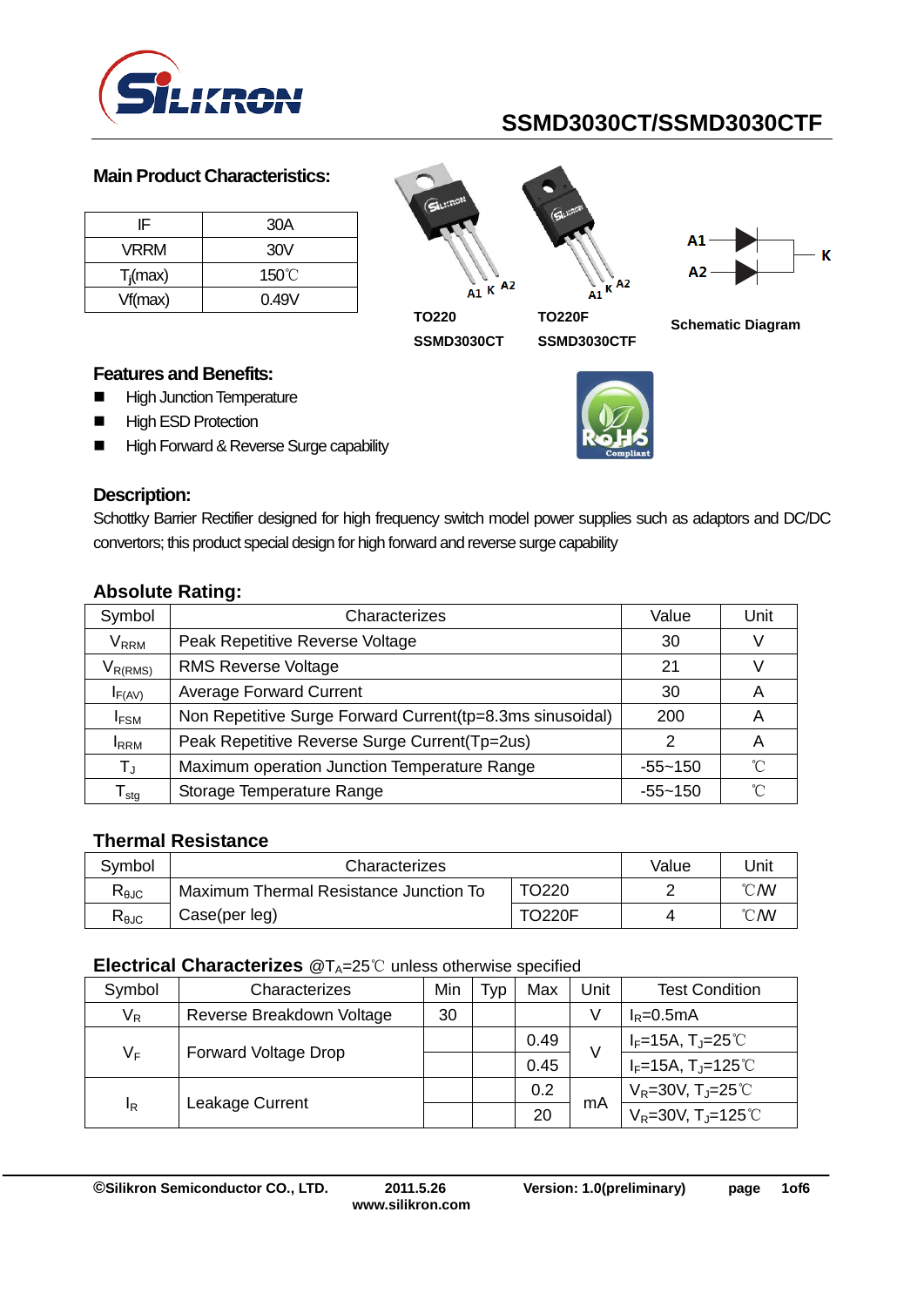

#### **I-V Curves:**









**Figure 3**:**Typical Reverse Characteristics**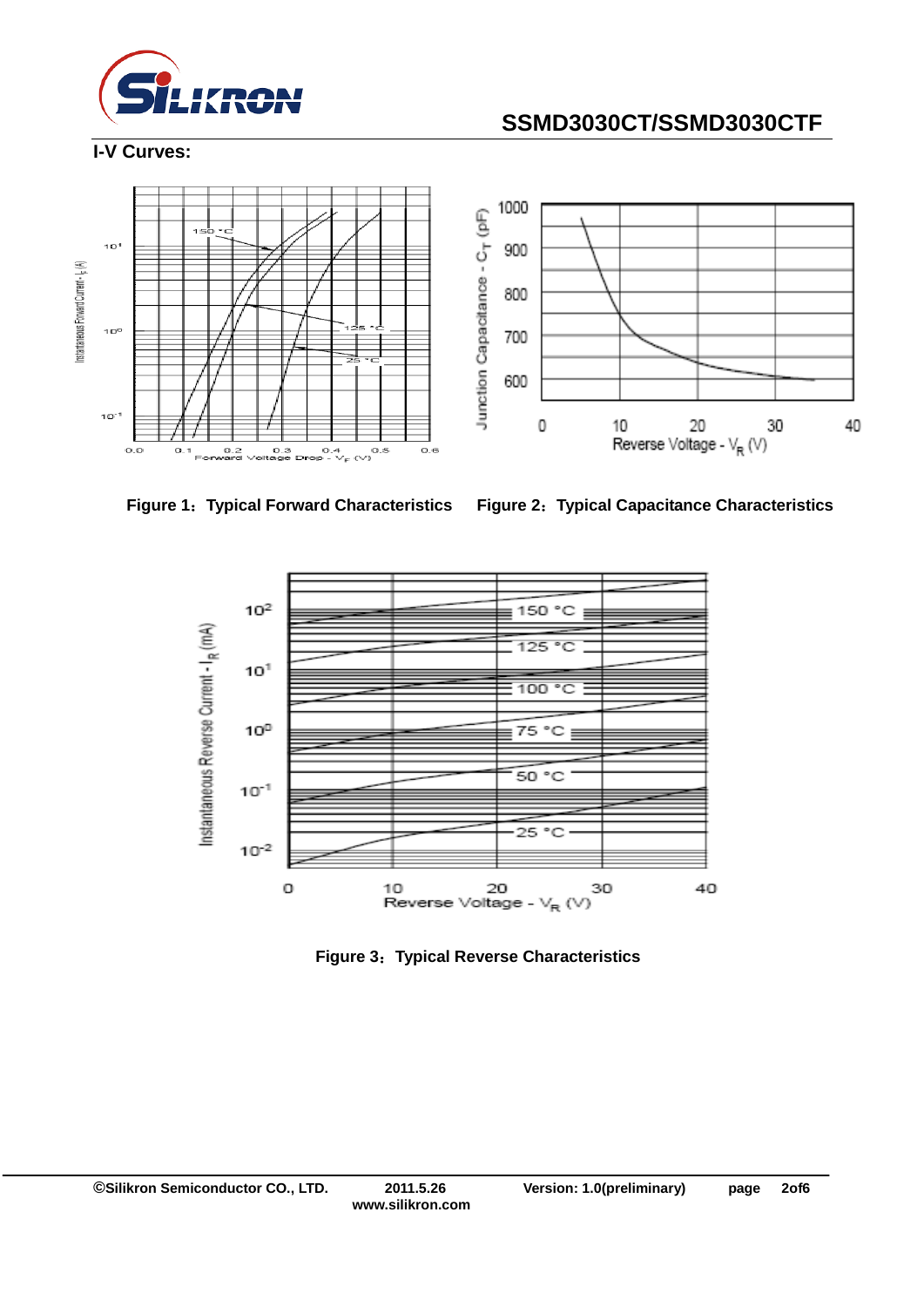

#### **Mechanical Data**: **TO220:**

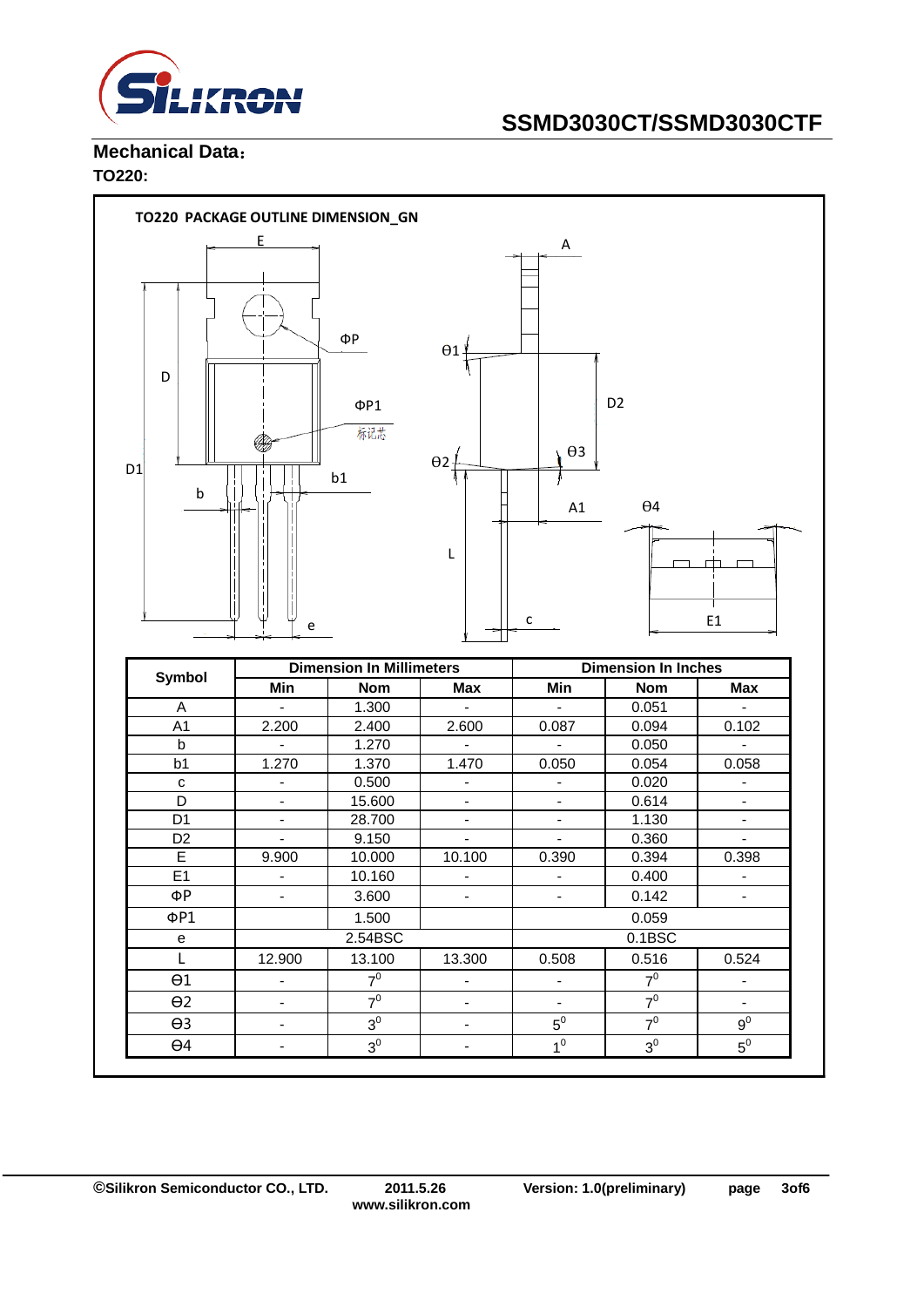

## **TO220F**:







|                       | <b>Dimension In Millimeters</b> |              | <b>Dimension In Inches</b> |       |            |             |  |
|-----------------------|---------------------------------|--------------|----------------------------|-------|------------|-------------|--|
| Symbol                | Min                             | Nom          | Max                        | Min   | Nom        | Max         |  |
| Е                     | 9.960                           | 10.160       | 10.360                     | 0.392 | 0.400      | 0.408       |  |
| А                     | 4.500                           | 4.700        | 4.900                      | 0.177 | 0.185      | 0.193       |  |
| Α1                    | 2.340                           | 2.540        | 2.740                      | 0.092 | 0.100      | 0.108       |  |
| Α2                    | 0.950                           | 1.050        | 1.150                      | 0.037 | 0.041      | 0.045       |  |
| A3                    | 0.420                           | 0.520        | 0.620                      | 0.017 | 0.020      | 0.024       |  |
| Α4                    | 2.650                           | 2.750        | 2.850                      | 0.104 | 0.108      | 0.112       |  |
| с                     |                                 | 0.500        | ٠                          |       | 0.020      | ÷.          |  |
| D                     | 15.670                          | 15.870       | 16.070                     | 0.617 | 0.625      | 0.633       |  |
| ۵                     | 3.200                           | 3.300        | 3.400                      | 0.126 | 0.130      | 0.134       |  |
| H1                    | 6.480                           | 6.680        | 6.880                      | 0.255 | 0.263      | 0.271       |  |
| е                     |                                 | 2.54BSC      |                            |       | 0.10BSC    |             |  |
| ФP                    |                                 | 3.183        |                            |       | 0.125      |             |  |
| L                     | 12.780                          | 12.980       | 13.180                     | 0.503 | 0.511      | 0.519       |  |
| D1                    | 8.990                           | 9.190        | 9.390                      | 0.354 | 0.362      | 0.370       |  |
| ΦP1                   | 1.400                           | 1.500        | 1.600                      | 0.055 | 0.059      | 0.063       |  |
| ΦP2                   | ۰                               | 3.450        | ۰                          |       | 0.136      | ۰           |  |
| $\Theta$ 1            | 4°                              | 5°           | $6^{\circ}$                | 4°    | 5°         | $6^{\circ}$ |  |
| $\Theta$ <sub>2</sub> | ۰                               | $45^{\circ}$ |                            |       | $45^\circ$ |             |  |
| <b>DEP</b>            | 0.050                           | 0.100        | 0.150                      | 0.002 | 0.004      | 0.006       |  |
| F1                    | 1.900                           | 2.000        | 2.100                      | 0.075 | 0.079      | 0.083       |  |
| F2                    | 8.980                           | 9.180        | 9.380                      | 0.354 | 0.361      | 0.369       |  |
| F3                    | 3.200                           | 3.300        | 3.400                      | 0.126 | 0.130      | 0.134       |  |
| G <sub>2</sub>        | 6.900                           | 7.000        | 7.100                      | 0.272 | 0.276      | 0.280       |  |
| b1                    | 1.170                           | 1.205        | 1.240                      | 0.046 | 0.047      | 0.049       |  |
| b2                    | 0.770                           | 0.810        | 0.850                      | 0.030 | 0.032      | 0.033       |  |

 $\overline{c}$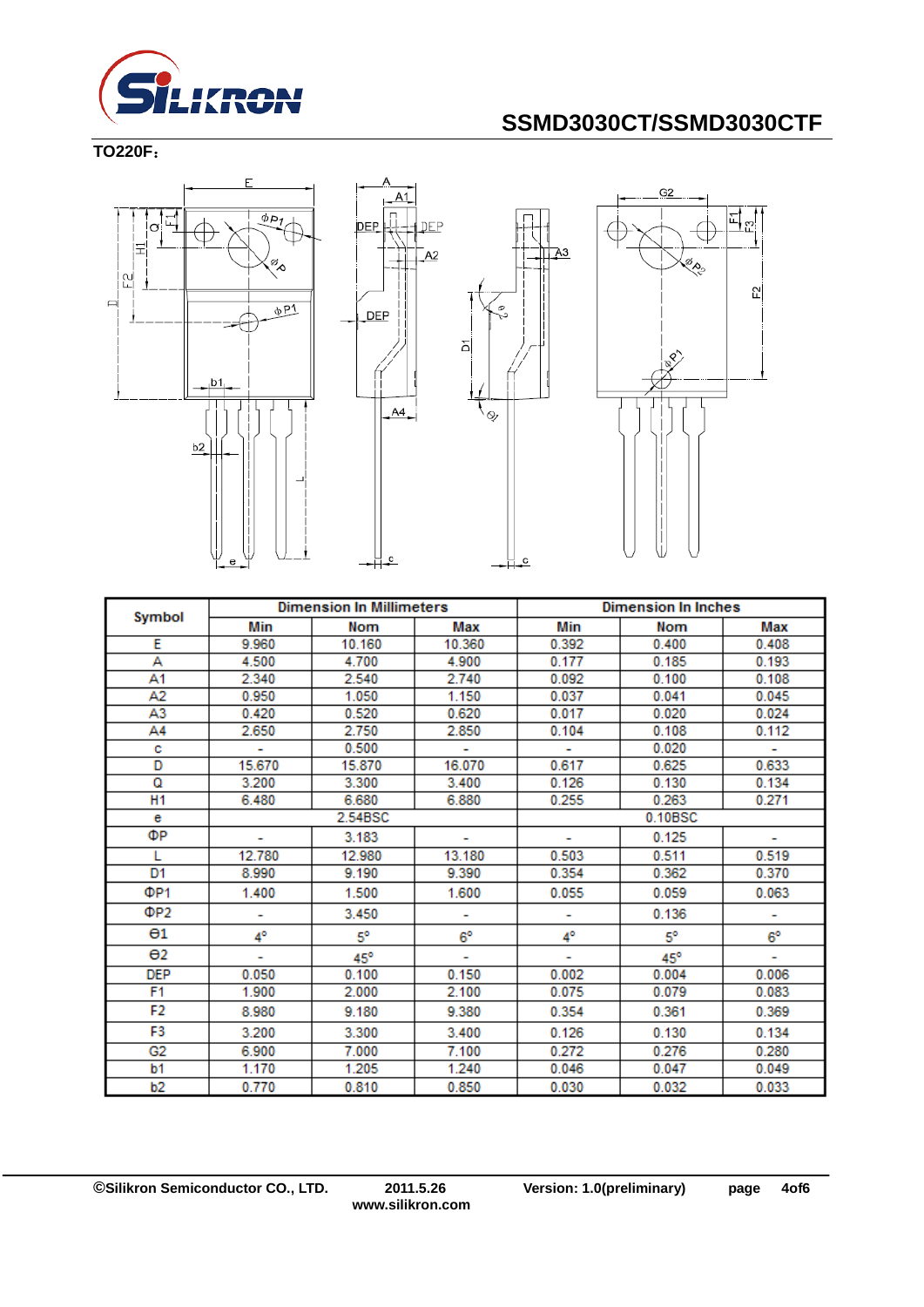

## **Ordering and Marking Information**

## **Device Marking: SSMD3030CT/SSMD3030CTF**

**Package (Available) TO-220/TO220F Operating Temperature Range C : -55 to 150 ºC**

## **Devices per Unit**

| Package<br><b>Type</b> | Units/<br>Tube | Tubes/Inner<br><b>Box</b> | Units/In<br>ner<br><b>Box</b> | <b>Inner</b><br><b>Boxes/Carton</b><br><b>Box</b> | <b>Units/Carto</b><br>n<br><b>Box</b> |
|------------------------|----------------|---------------------------|-------------------------------|---------------------------------------------------|---------------------------------------|
| <b>TO220</b>           | 50             | 20                        | 1000                          | 6                                                 | 6000                                  |
| <b>TO220F</b>          | 50             | 20                        | 1000                          | 6                                                 | 6000                                  |

## **Reliability Test Program**

| <b>Test Item</b>   | <b>Conditions</b>   | <b>Duration</b> | <b>Sample Size</b>  |
|--------------------|---------------------|-----------------|---------------------|
| High               | Ti=125℃ to 175℃ @   | 168 hours       | 3 lots x 77 devices |
| <b>Temperature</b> | 80% of Max          | 500 hours       |                     |
| <b>Reverse</b>     | <b>VDSS/VCES/VR</b> | 1000 hours      |                     |
| Bias(HTRB)         |                     |                 |                     |